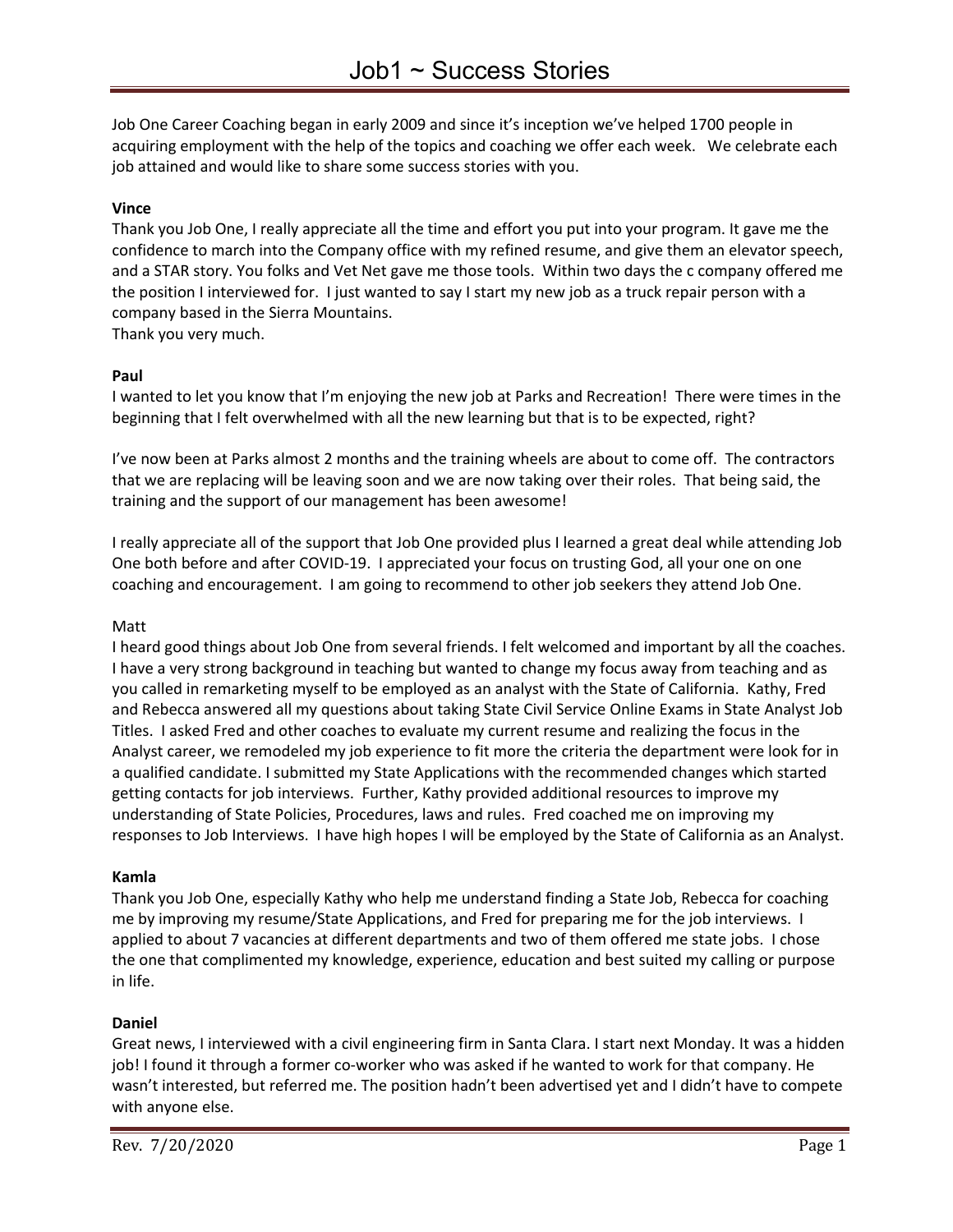# **Madeline**

Hello Job One,

I ended up doing very well the video job interview to get a second interview on Friday for Colorado Christian University. I appreciate the Job One team of coaches who offered me their suggestions and tips in making my resume and interview successful. They offered me the position and I will start shortly. Please turn over a number for me so show another successful person employed. Thank you!

# **John**

I want to give a huge THANK YOU to the Bayside Job One Career Coaching Volunteers and overall ministry. You helped me land a job and I'm grateful for all the support. You went above and beyond in helping me. I start my new "dream job" next Monday and I'm just so excited and feel extremely blessed for God's guidance and Bayside's career coaching which helped me land a new job.

How I attending Job One was I got a call to be scheduled for an interview from a potential employer. I was mentally not prepared for my first interview in 20+ years, so when I attended my first Job One meeting I was already on a mission to get some help fast to prepare me for my first interview. As I walked in to my first Job One meeting, I felt welcomed and there were a bunch of volunteers available to talk with me. It was calming to also meet others that were in my same situation and the devotion and sharing of personal testimonies with the group helped ease my anxiety. Then the attendees were offered breakout one-on-one sessions and I jumped right in asking for help. I was fortunate to be able to sit down with Fred for nearly 2 hours and he coached me as he practiced mock interview questions and gave me many tips. It was exactly what I needed. I went to my interview later that week and SUCCESS!!! I just want to reiterate how grateful I am that Bayside offered the Job One Ministry.

# **Catherine**

Called to say she got her PT job that is perfect for her and her schedule and supplements her social security. She is very grateful for Job One's encouragement, presenters, topics, and coaching she was offered to help in netting this job.

# **Ted**

The interview was good. The company hired me as their Program Manager! Thank you all so much for your guidance, advice and prayers through this process and to allow me to think out loud during our mock interview sessions. Everyone at Job1 is excellent and the materials have been very useful...I would emphasize that everyone should take full advantage of the resume review and mock interviews. And, that it is important to be prayerful for God's guidance because he cares for them and that He will provide as we seek His will. For me it meant being diligent in my job search and to have a daily schedule to actually be accountable as I searched for a job while trusting in Him for His provision in His time. It does stretch ones faith and trust but God does wish for us to be dependent upon Him. Easier said than done but it creates an environment for the opportunity to come closer to God and see His goodness. It is there we just need to tune into it. Please pass along my thanks to all of the volunteers. Blessing to you and the Job1 ministry.

### **Wendy**

I just accepted an offer from HP. Thank you for the encouragement, job seeking skills and confidence given at the January workshop and following through Job One. Thank you so much to you, Bob, Wayne, Diana, and the rest of the Bayside Career Coaching team! What I learned definitely helped in the interview process. Also, attending Monday's Networking Night gave me a boost of confidence for Tuesday morning's interview.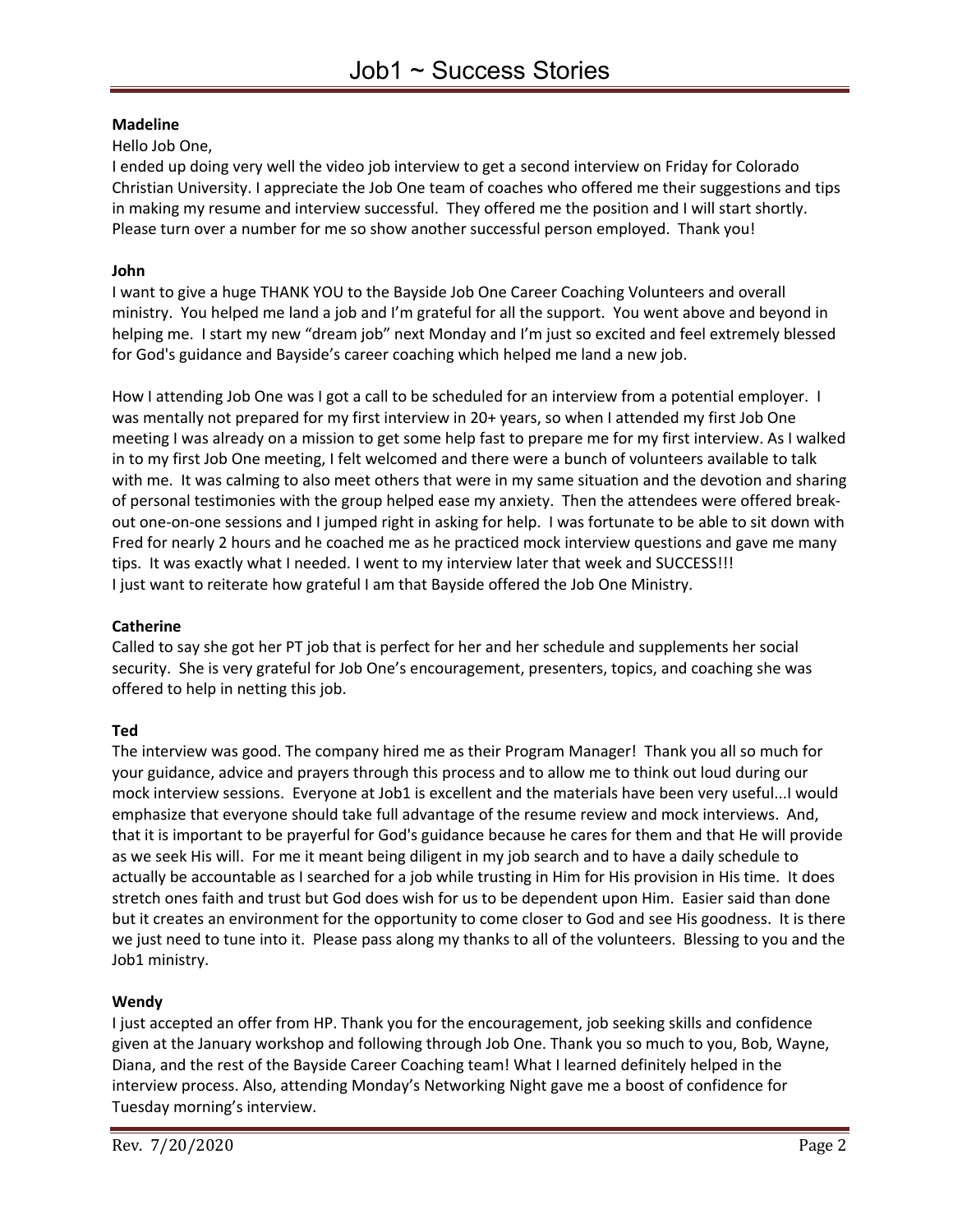### **David**

What helped the most was the teaching on interview skills, especially knowing your marketing message and to being able to deliver it clearly. Job One helped me do that."

### **Pam**

"The support and encouragement that I received from the Bayside coaches and from other Job One members was amazing. I was able to get great feedback on my resume, practice sharing my success stories, improve my interviewing skills, and boost my self confidence. When I started my job search, I was looking for 'any job.' As I attended the Job One sessions, I transitioned into looking for 'the right job for me.' And I think I've found it!"

### **Chris**

"I've been hired for a temp job! It's been difficult to be faithful and thankful to God during my struggle. There were often times where I asked/prayed, 'Where are You?' I've doubted along the way and He was still faithful to me. I have Him to thank for this opportunity. I am also thankful for Big Tent and Bayside Career Coaching."

### **Matthew**

"What helped me? I can honestly say a lot of prayer and giving it all up to God. I was also very diligent in my search daily. This job was completely God's timing. Job One helped me with my job search style and my resume. The support was exceptional." Success Stories

### **Don**

"I want to thank everyone at Job One Coaching for all of your help, support, and encouragement. This has been a challenging, but very rewarding journey."

### **Kathleen**

"Thanks for all of your support. I am so grateful for all of the tools I was provided with and for the connections I made during my brief time with Job One. I feel so blessed to have found a job so quickly. Networking is truly the key to finding these hidden opportunities."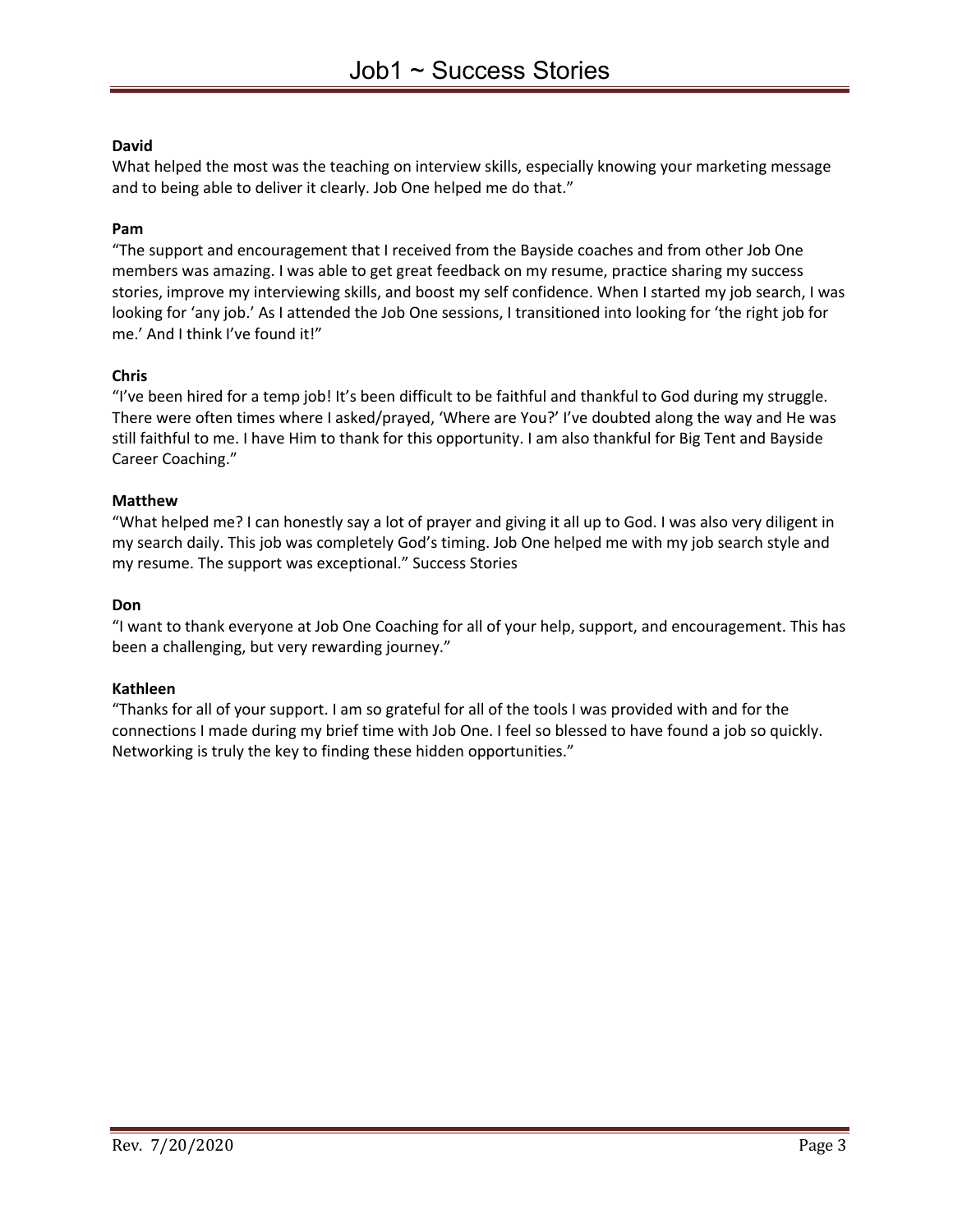# **Chris**

"I am extremely grateful for your vision and implementation. I not only learned how to go about finding a new job, I felt like I was part of a community of optimistic job seekers. Even though I have a job now, I continue to meet with people for 'informational' interviews. It's the most fun I've had in long time! I have become an evangelist for your ministry."

### **Kevin**

"I was laid-off after 28 years of loyalty with a company, and felt completely lost. Through Job 1, I was able to freshen up my resume, develop business cards, and learn some of the key secrets to success in a modern job hunt. Working with Job 1 made the difference for me.

I attended job counseling with a professional job search firm as well. Although they were fairly professional and systematic in their approach, they really couldn't compare to Job 1. Job 1 provides a more focused approach, hope, and a focus on prayer and staying close to God during the job search."

### **Andrew**

"I've been employed as a Public Relations Specialist, working on some large clients in both the food/beverage industry and tourism. I ended up getting the job because I was actively getting myself into the news (News10 story, SacBee stories and Sac Business Journal story). They figured since I was able to get myself into the news, I could get their clients into the news. I started off on a two month contract and then was hired full time. I came in at a lower salary, but negotiated a salary review at 3 months when I was hired.

Thank you for all your help. My words of advice are not to give up and be willing to take some contract work in the hopes that it will lead to a full time job. Employers like the idea of test driving."

### **Darlene**

"My search has taken me a long 10 months but I have learned a lot along the way from all of you. Thank you for all your prayers, leads, tips, coaching, advice, and encouragement."

### **Karen**

"The career coaching materials and teachings were instrumental to my success. I read the binder materials, made flash cards of success stories, and labeled them by subject/trait and employer. Before I had an interview, I reviewed as much as possible about the company. During the interview I was asked to tell my story, beginning with the first employer on my resume. (Before career coaching, I had not organized my work history as success stories, and I would not have been able to tell the same illustrated stories.) The interviewer appeared to really enjoy each story and how I was able to weave them into the overall employment history. She was also impressed by my knowledge of the company's mission statement and culture.

I progressed in the interview process to meet with the vice president of the department. I missed scheduling calls from the VP's secretary because I left my phone in the car while exercising. When I returned her calls, I told her I had missed the calls because I was working out. (The company's culture is one that stresses exercise and pays for gym memberships. Many of the employees including the VP and the CEO are high end athletes, so being up front about the gym time seemed appropriate.) I interviewed with the VP by phone the next day. The assistant emailed me after the interview and told me the VP REALLY liked me. I had made a friend with the assistant. As you say—you begin your interviewing with the first person you talk to in the company.